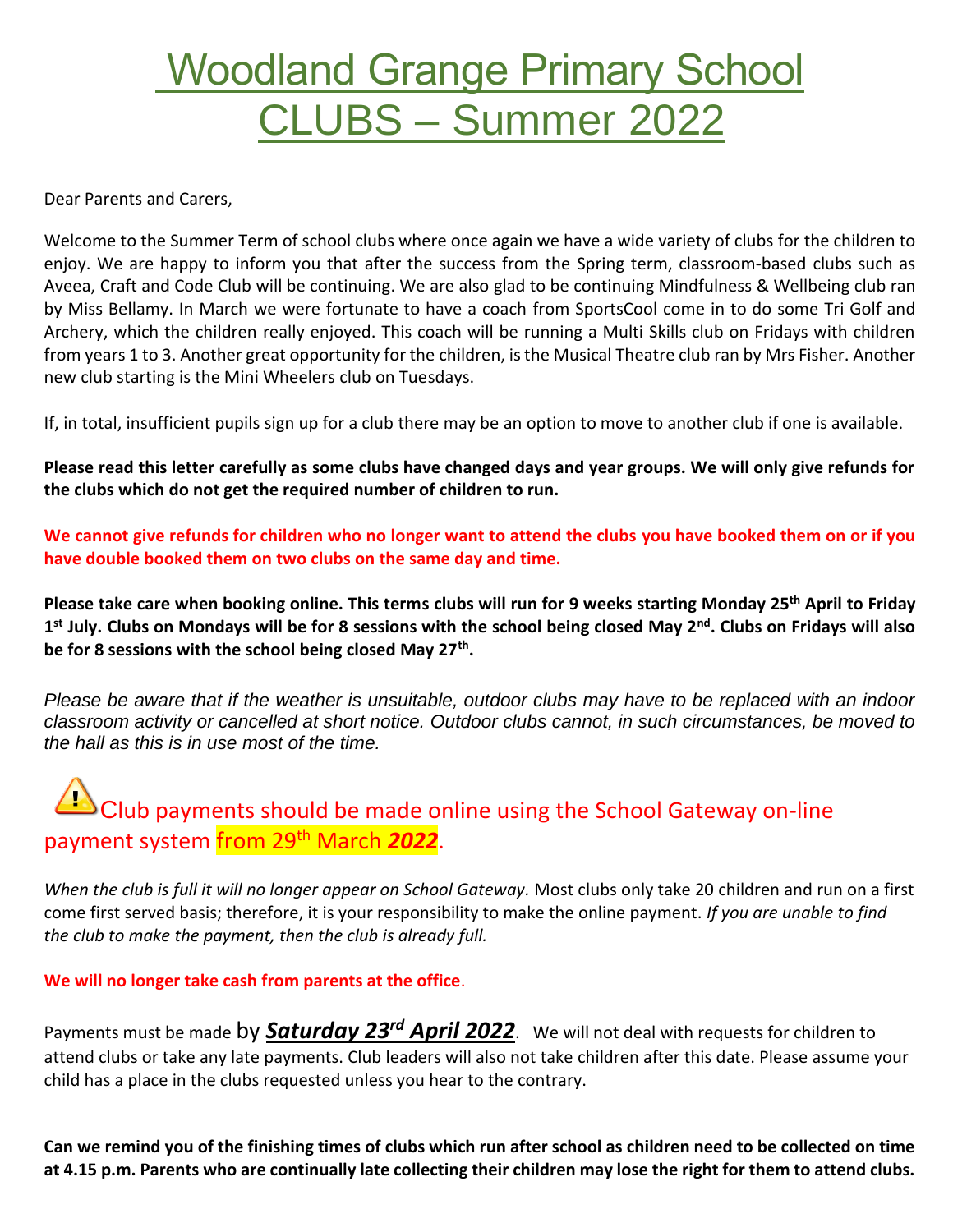## **Below are details of all the clubs running this term**

We have put together this weekly table for a quick check of which club is on which day.

|                                     | Monday                                                                                                                                                           | Tuesday                                                                                                                                                                         | Wednesday                                                                                                                                              | Thursday                                                                                                                   | Friday                                                                                                                                         |
|-------------------------------------|------------------------------------------------------------------------------------------------------------------------------------------------------------------|---------------------------------------------------------------------------------------------------------------------------------------------------------------------------------|--------------------------------------------------------------------------------------------------------------------------------------------------------|----------------------------------------------------------------------------------------------------------------------------|------------------------------------------------------------------------------------------------------------------------------------------------|
| <b>Morning</b><br>07:45 to 08:45am  |                                                                                                                                                                  | <b>Gymnastics</b><br><b>YR1 TO YR2</b>                                                                                                                                          |                                                                                                                                                        | <b>Gymnastics</b><br><b>YR3 TO YR6</b>                                                                                     |                                                                                                                                                |
| Lunch<br>12.45pm to 1.15pm          | French<br>YR <sub>1</sub>                                                                                                                                        | <b>French</b><br>YR <sub>2</sub>                                                                                                                                                |                                                                                                                                                        |                                                                                                                            |                                                                                                                                                |
| After<br>School<br>3.15pm to 4.15pm | <b>Craft Club</b><br><b>YR3 TO YR6</b><br><b>Football</b><br>YR4 TO YR6 Boys<br><b>Football</b><br><b>YR4 TO YR6 Girls</b><br><b>Strictly Kidz</b><br>YR3 TO YR6 | <b>Craft Club</b><br><b>YR3 TO YR6</b><br><b>Football</b><br><b>YR1 TO YR3</b><br><b>Mini Wheelers</b><br><b>Foundation + Y1</b><br><b>Musical Theatre</b><br><b>YR1 TO YR6</b> | Aveea<br><b>YR3 TO YR6</b><br><b>Basketball</b><br>YR <sub>2</sub> to 6<br>Orchestra<br><b>YR3 TO YR6</b><br><b>Strictly Kidz</b><br><b>YR1 TO YR2</b> | Aveea<br>YR1 TO YR2<br><b>Dodgeball</b><br><b>YR1 - YR3</b><br>Choir<br><b>YR3 TO YR6</b><br><b>Code Club</b><br><b>Y5</b> | <b>Dodgeball</b><br>YR4 TO YR6<br><b>Mindfulness</b><br>÷<br><b>Wellbeing</b><br><b>YR3 TO YR6</b><br><b>Multi Skills</b><br><b>YR1 TO YR3</b> |

Please support us in ensuring your child attends every week for the duration of the term, unless he/she is unwell.

It is our policy that when you have signed your child for a club they must be collected by a responsible adult. If you wish your child to walk home by themselves, you should send a letter on the first week of the club to the club leader telling them that they are allowed to do so. If the leader does not receive a letter giving permission, then your child will stay in school and will be sent to after care until you collect them, and a charge will be applied.

**Can we please remind you that we have a no-jewellery policy for sport in all our after-school clubs.**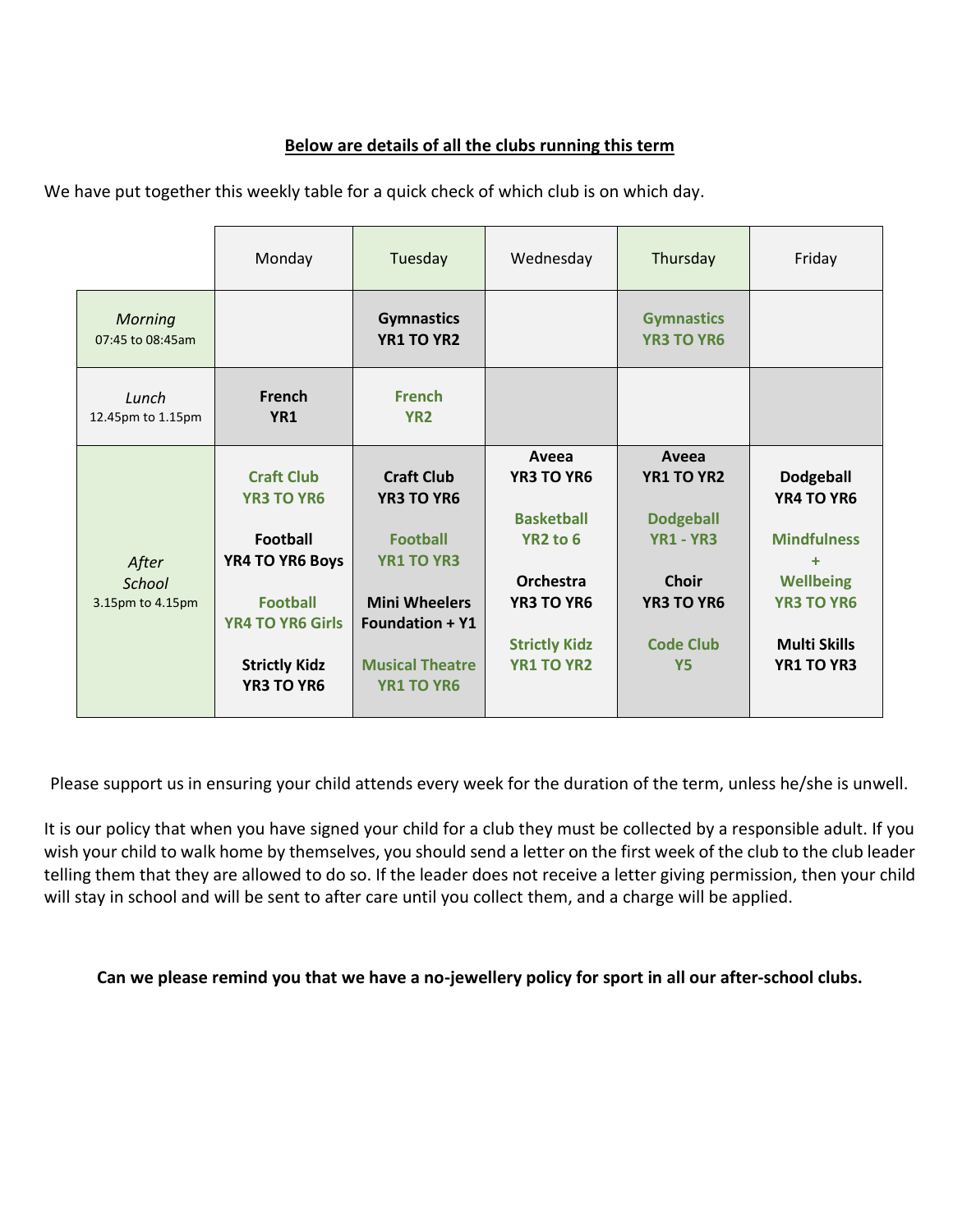| <b>DAY</b>    | <b>CLUB</b>          | <b>YEAR</b>  | <b>DESCRIPTION</b>                                                                | <b>COST</b> | <b>SPACES</b> |
|---------------|----------------------|--------------|-----------------------------------------------------------------------------------|-------------|---------------|
|               |                      |              |                                                                                   |             |               |
| <b>Monday</b> | Crafts               | $3$ to $6$   | Come and learn how to make different craft projects with                          | £32.00      | 20            |
|               |                      |              | which you can impress your parents and friends. This club                         |             |               |
|               |                      |              | will run from Monday $25^{th}$ Aril to $27^{th}$ June from 3.15 -                 |             |               |
|               |                      |              | 4.15pm in Mrs Chadwick's classroom. plus the cost of                              |             |               |
|               |                      |              | materials used in the club which will be charged at a later                       |             |               |
|               |                      |              | date.                                                                             |             |               |
| <b>Monday</b> | Football             | $4$ to $6$   | The club will run from Monday 25 <sup>th</sup> Aril to 27 <sup>th</sup> June from | £32.00      | 20            |
|               |                      | (Girls)      | 3.15 - 4.15pm on the field. Children will be able to change                       |             |               |
|               |                      |              | into PE kit in their cloakrooms before making their way to                        |             |               |
|               |                      |              | the field. They will need PE kit, shin pads and football boots.                   |             |               |
| <b>Monday</b> | Football             | $4$ to $6$   | The club will run from Monday 25 <sup>th</sup> Aril to 27 <sup>th</sup> June from | £32.00      | 20            |
|               |                      | (Boys)       | 3.15 - 4.15pm on the field. Children will be able to change                       |             |               |
|               |                      |              | into PE kit in their cloakrooms before making their way to                        |             |               |
|               |                      |              | the field. They will need PE kit, shin pads and football boots.                   |             |               |
| <b>Monday</b> | French               | $\mathbf{1}$ | Come and learn French with Mrs Merriman on Monday                                 | £16.00      | 20            |
|               |                      |              | lunchtime in Year 1. The club will run from Monday 25 <sup>th</sup> Aril          |             |               |
|               |                      |              | to 27 <sup>th</sup> June from from 12.45pm to 1.15 pm.                            |             |               |
| Monday        | <b>Strictly Kidz</b> | $3$ to $6$   | If you enjoy performing, dancing, and singing this is for you.                    | £32.00      | 20            |
|               |                      |              | This exciting club will be run by Mrs Fisher. The club will run                   |             |               |
|               |                      |              | from Monday 25 <sup>th</sup> April to Monday 27 <sup>th</sup> June from 3.15pm    |             |               |
|               |                      |              | -4.15pm in the school hall. Children will need their PE kits.                     |             |               |

| <b>DAY</b> | <b>CLUB</b>        | <b>YEAR</b>        | <b>DESCRIPTION</b>                                                                                                                                                                                                                                                                                                                                                               | <b>COST</b> | <b>SPACES</b> |
|------------|--------------------|--------------------|----------------------------------------------------------------------------------------------------------------------------------------------------------------------------------------------------------------------------------------------------------------------------------------------------------------------------------------------------------------------------------|-------------|---------------|
| Tuesday    | Crafts             | $3$ to $6$         | Come and learn how to make different craft projects with<br>which you can impress your parents and friends. This club<br>will run from Tuesday 26 <sup>th</sup> April to Tuesday 28 <sup>th</sup> June from<br>3.15pm - 4.15pm in Mrs Sabir's classroom. plus the cost of<br>materials used in the club which will be charged at a later<br>date.                                | £36.00      | 20            |
| Tuesday    | Football           | $1$ to $3$         | The club will run from Tuesday 26 <sup>th</sup> April to Tuesday 28 <sup>th</sup><br>June from 3.15pm - 4.15pm on the field. It is available to<br>both boys and girls Children will be able to change into PE<br>kit in their cloakrooms before making their way to the field.<br>They will need PE kit, shin pads and football boots.                                          | £36.00      | 20            |
| Tuesday    | Gymnastics         | $1$ to $2$         | Gymnastics club is from Tuesday 26 <sup>th</sup> April to Tuesday 28 <sup>th</sup><br>June from 7.45 - 8.45 am. Children will need their PE kits.                                                                                                                                                                                                                                | £36.00      | 20            |
| Tuesday    | French             | $\overline{2}$     | Come and learn French with Mrs Merriman on Monday<br>lunchtime in Year 2. The club will run from Tuesday 26th<br>April to Tuesday 28 <sup>th</sup> June from 12.45pm to 1.15 pm.                                                                                                                                                                                                 | £18.00      | 20            |
| Tuesday    | Mini<br>Wheelers   | Reception<br>and 1 | This club is for beginners to come along on Tuesday 3.15pm<br>-4.15pm to build confidence and balance when riding your<br>bike. This club will be run by Mr Evans and Mr Pickering from<br>Tuesday 26 <sup>th</sup> April to Tuesday 28 <sup>th</sup> June. The children will<br>need their outdoor PE kits and a drink of water. Balance<br>bikes and helmets will be provided. | £36.00      | 20            |
| Tuesday    | Musical<br>Theatre | $1$ to $6$         | Are you an aspiring performer of the arts? Why not come<br>and learn to sing, dance, and act, building confidence to<br>perform different musicals all around the world with Mrs<br>Fisher. This club is from Tuesday 26 <sup>th</sup> April to Tuesday 28 <sup>th</sup><br>June from 3.15pm - 4.15pm in the Year 1 classroom.                                                   | £36.00      | 20            |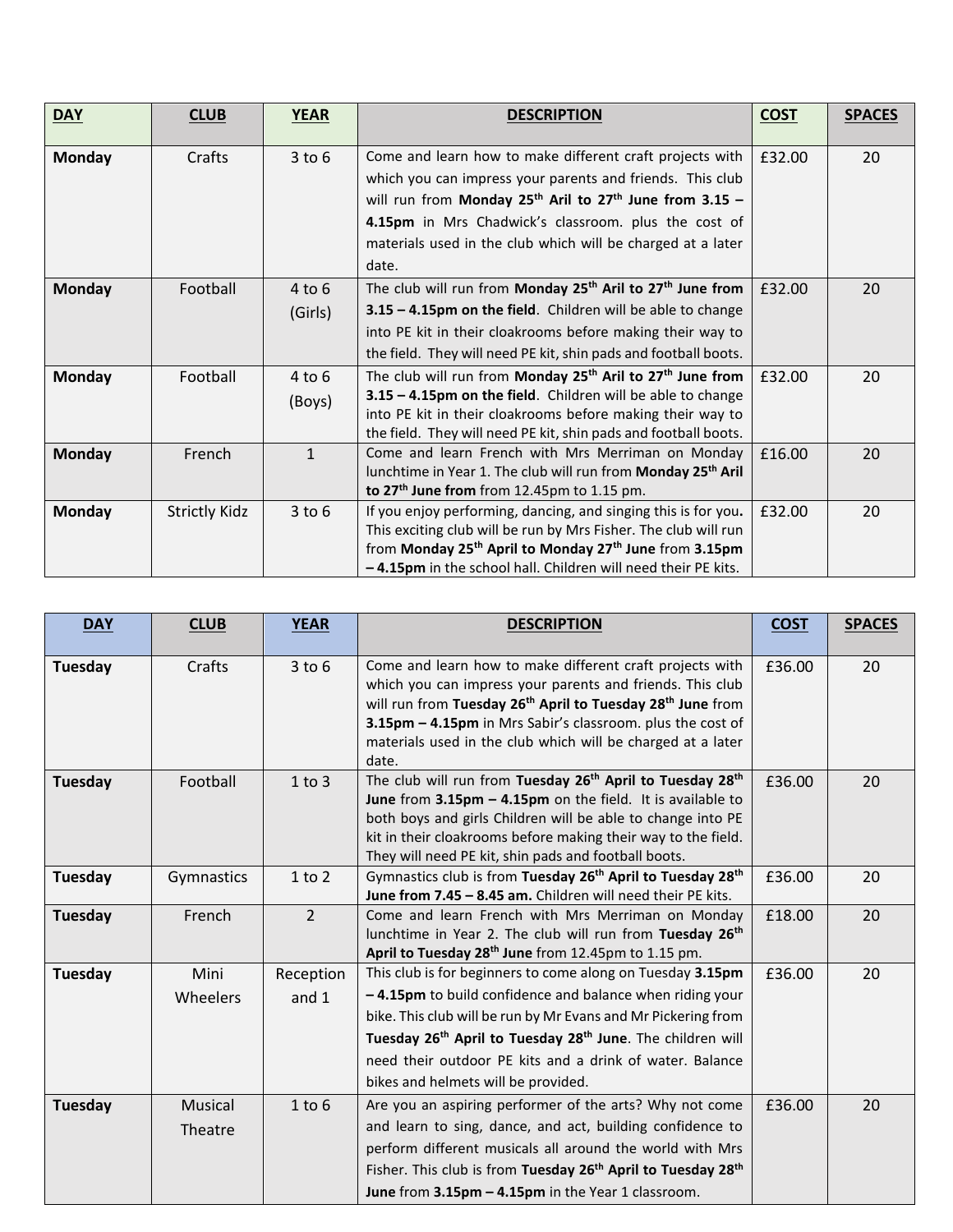| <b>DAY</b> | <b>CLUB</b>          | <b>YEAR</b> | <b>DESCRIPTION</b>                                                             | <b>COST</b> | <b>SPACES</b> |
|------------|----------------------|-------------|--------------------------------------------------------------------------------|-------------|---------------|
| Wednesday  | Basketball           | $2$ to $6$  | This club is a new club to this year and will be from                          | £36.00      | 20            |
|            |                      |             | Wednesday 27 <sup>th</sup> April to Wednesday 29 <sup>th</sup> June on the     |             |               |
|            |                      |             | playground, come and show off your passing, dribbling                          |             |               |
|            |                      |             | and shooting skills with Mr Evans                                              |             |               |
| Wednesday  | Orchestra            | $3$ to $6$  | For those already learning an instrument, Orchestra runs                       | No Cost     | 20            |
|            |                      |             | from Wednesday $27th$ April to Wednesday $29th$ June 3.15 -                    |             |               |
|            |                      |             | 4.15pm in the library.                                                         |             |               |
| Wednesday  | <b>Strictly Kidz</b> | $1$ to $2$  | If you enjoy performing, dancing, and singing this is for you.                 | £36.00      | 20            |
|            |                      |             | This exciting club will be run by Miss Jackson. The club will                  |             |               |
|            |                      |             | run from Wednesday 27 <sup>th</sup> April to 29 <sup>th</sup> June from 3.15 - |             |               |
|            |                      |             | 4.15pm in the school hall. Children will need their PE kits.                   |             |               |
| Wednesday  | Aveea                | $3$ to $6$  | Do you fancy being a scientist or engineer then STEM is for                    | £67.50      | 20            |
|            | Academy              |             | you. Come along and experience working in science,                             |             |               |
|            |                      |             | technology, engineering and maths, build your own balloon                      |             |               |
|            |                      |             | powered car or even programming robots to move across                          |             |               |
|            |                      |             | water. The club will run from Wednesday 27 <sup>th</sup> April to              |             |               |
|            |                      |             | Wednesday $29th$ June from 3.15 - 4.15pm in the French                         |             |               |
|            |                      |             | classroom. All equipment and materials are included.                           |             |               |

| <b>DAY</b> | <b>CLUB</b> | <b>YEAR</b> | <b>DESCRIPTION</b>                                                                   | <b>COST</b> | <b>SPACES</b> |
|------------|-------------|-------------|--------------------------------------------------------------------------------------|-------------|---------------|
|            |             |             |                                                                                      |             |               |
| Thursday   | Aveea       | $1$ to $2$  | Do you fancy being a scientist or engineer then STEM is for                          | £67.50      | 20            |
|            | Academy     |             | you. Come along and experience working in science,                                   |             |               |
|            |             |             | technology, engineering and maths, build your own balloon                            |             |               |
|            |             |             | powered car or even programming robots to move across                                |             |               |
|            |             |             | water. The club will run from Thursday 28 <sup>th</sup> April to                     |             |               |
|            |             |             | Thursday $30th$ June $3.15 - 4.15$ pm in French classroom. All                       |             |               |
|            |             |             | equipment and materials are included.                                                |             |               |
| Thursday   | Choir       | $3$ to $6$  | Come and express yourselves through songs which are fun                              | £36.00      | 15            |
|            |             |             | and upbeat giving you a chance to develop your singing                               |             |               |
|            |             |             | skills. The club will run from Thursday 28 <sup>th</sup> April to Thursday           |             |               |
|            |             |             | $30th$ June 3.15 – 4.15pm in the Music room.                                         |             |               |
| Thursday   | Code Club   | 5           | This is a coding and computer programming club where                                 | £36.00      | 20            |
|            |             |             | children will use "Scratch and Trinket" to complete projects                         |             |               |
|            |             |             | create animations websites and simple games it will be run                           |             |               |
|            |             |             | by Mr Parker in the computer suite from Thursday 28 <sup>th</sup> April              |             |               |
|            |             |             | to Thursday $30th$ June from $3.15$ pm - $4.15$ pm.                                  |             |               |
| Thursday   | Dodgeball   | $1$ to $3$  | The club will run on Monday in the Hall, from $3.15$ pm $-4.15$                      | £36.00      | 20            |
|            |             |             | pm. Dodgeball is a fantastic game where children improve                             |             |               |
|            |             |             | their throwing, catching and dodging skills. Children will                           |             |               |
|            |             |             | need their PE kits, trainers and a drink of water. The club                          |             |               |
|            |             |             | starts from Thursday 28 <sup>th</sup> April to Thursday 30 <sup>th</sup> June.       |             |               |
| Thursday   | Gymnastics  | $3$ to $6$  | Gymnastics club is from Thursday 28 <sup>th</sup> April to Thursday 30 <sup>th</sup> | £36.00      | 20            |
|            |             |             | June 7.45 - 8.45 am. Children will need their PE kits.                               |             |               |